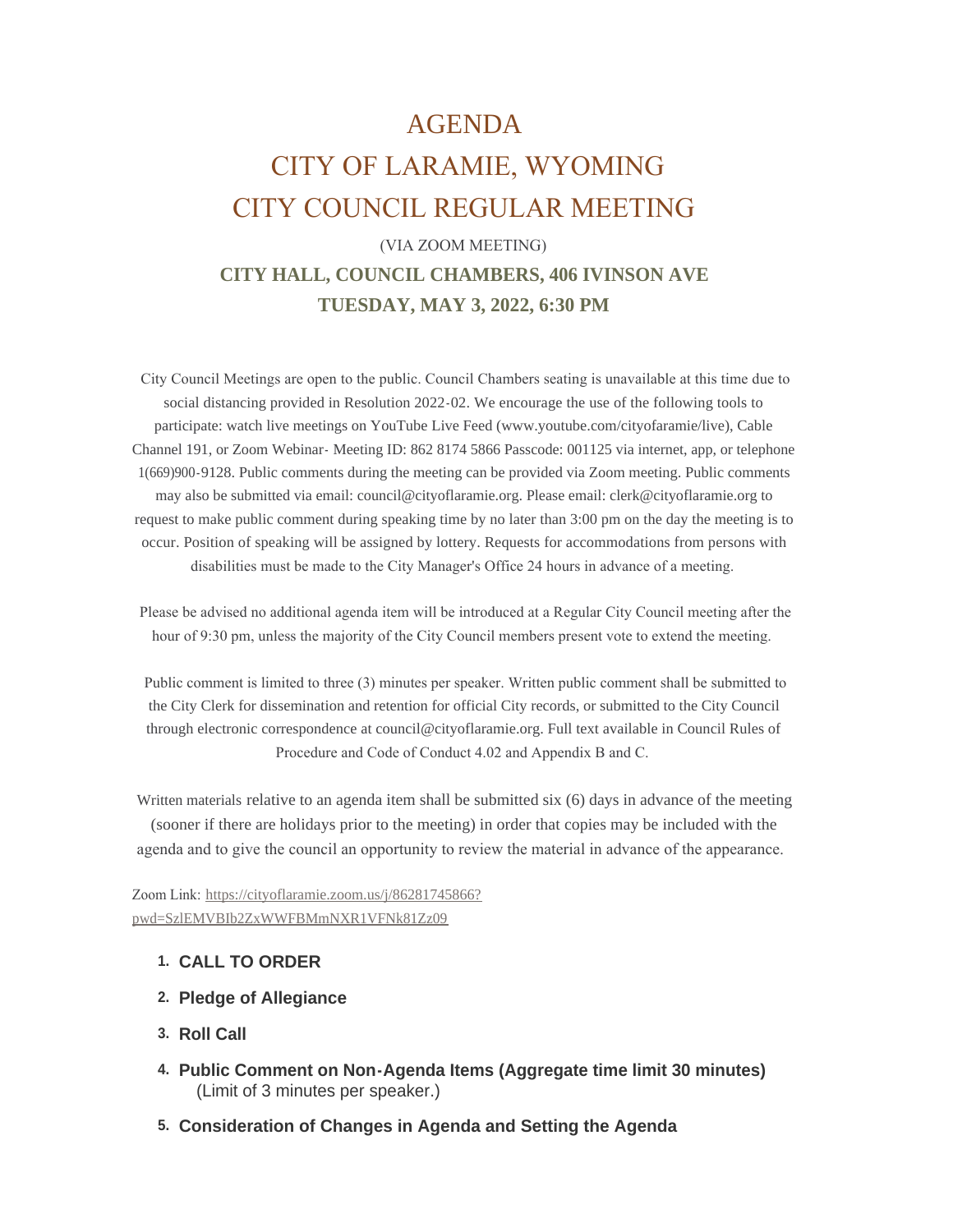A. MOTION BY , seconded by , that the following changes to the Agenda be approved:

B. MOTION BY , seconded by , that the Agenda be set as submitted or changed.

#### **PROCLAMATIONS/PUBLIC HEARINGS/NOTIFICATIONS 6.**

## **PROCLAMATIONS & PRESENTATIONS 6.A.**

#### **PUBLIC HEARING 6.B.**

## **ANNOUNCEMENTS 6.C.**

#### **Voter ID (Present at the Polls) 6.C.i.**

Documents:

#### [Voter ID Flyer.pdf](https://www.cityoflaramie.org/AgendaCenter/ViewFile/Item/12316?fileID=16857)

#### **Filing Period for Elected Offices is May 12-27, 2022 6.C.ii.**

For more information regarding Municipal Offices and Municipal Elections please visit www.cityoflaramie.org/municipalelections.

#### **Disclosures by City Council Members 7.**

#### **Approval of Consent Agenda 8.**

Items listed on the Consent Agenda are considered to be routine and will be enacted by one motion in the form listed below. There will be no separate discussion of these items unless a Councilor so requests, in which case the item will be removed from the Consent Agenda and will be considered on the Regular Agenda.

MOTION BY \_\_\_\_, seconded by \_\_\_\_\_, that the Consent Agenda be approved and that each specific action on the Consent Agenda be approved as indicated.

#### **CONSENT AGENDA 9.**

## **MINUTES: City Council Meeting Minutes from April 19, 2022 9.A. Action:**

that Council approve the Minutes of the following City Council meetings: the Public Hearing and Regular Meeting of April 19, 2022, and have them placed on file for public inspection.

## **[Bartholomew, CC]**

Documents:

[Minutes 4-19-22.pdf](https://www.cityoflaramie.org/AgendaCenter/ViewFile/Item/12308?fileID=16852) [PH Indian Heights Preliminary Plat 4-19-22.pdf](https://www.cityoflaramie.org/AgendaCenter/ViewFile/Item/12308?fileID=16853) [PH Renewal of Eleventy Billion BG-11 LL 4-19-22.pdf](https://www.cityoflaramie.org/AgendaCenter/ViewFile/Item/12308?fileID=16854)

#### **MINUTES: Minutes from the January 12, 2022, Civil Service Commission 9.B.**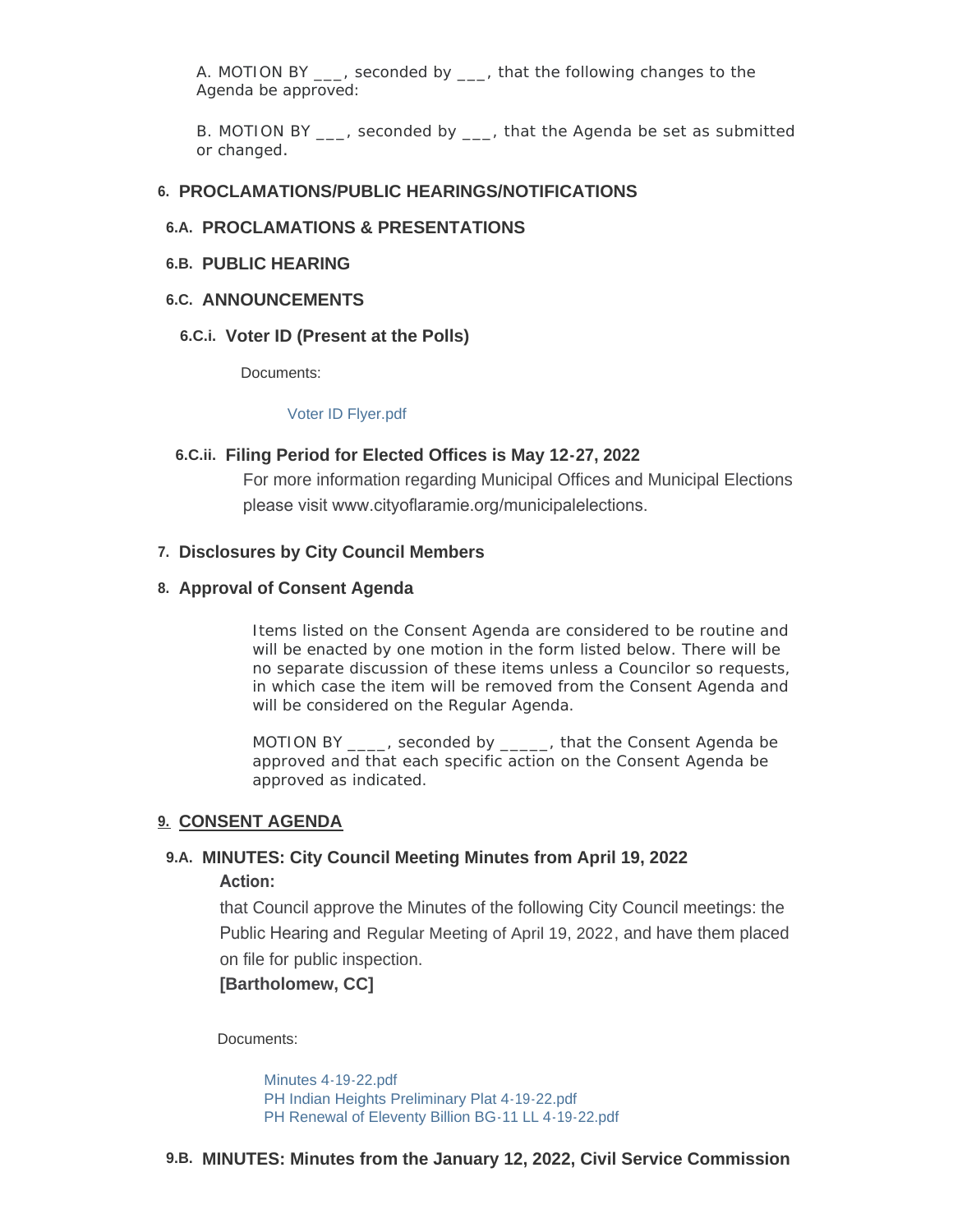## **Regular Meeting**

**Action:** 

Move to acknowledge receipt of the minutes from the January 12, 2022, Civil Service Commission Regular Meeting.

**[Bartholomew, CC]**

Documents:

[Cover Sheet CSC Minutes 5-3-22.pdf](https://www.cityoflaramie.org/AgendaCenter/ViewFile/Item/12318?fileID=16858) [CSCP\\_CSCF Minutes 4-13-22.pdf](https://www.cityoflaramie.org/AgendaCenter/ViewFile/Item/12318?fileID=16859)

## **MINUTES: Minutes from the November 15, 2021 Laramie Building 9.C. Authority**

**Action:**

Move to acknowledge receipt of the Minutes from the November 15, 2021, Laramie Building Authority Regular Meeting and place them on file for public inspection.

**[Webb, PW]**

Documents:

[Cover Sheet 11.15.21 BA Minutes.pdf](https://www.cityoflaramie.org/AgendaCenter/ViewFile/Item/12330?fileID=16891) [BA 11-15-21 Minutes.pdf](https://www.cityoflaramie.org/AgendaCenter/ViewFile/Item/12330?fileID=16892)

## **MINUTES: Minutes from the March 17, 2022, Monolith Ranch Advisory 9.D. Committee Meeting**

**Action:**

Move to acknowledge receipt of the Minutes from the Monolith Ranch Advisory Committee's March 17, 2022, Special Meeting and place them on file for public inspection. **[Webb, PW]**

Documents:

[Cover Sheet 05.03.22 MRAC Minutes.pdf](https://www.cityoflaramie.org/AgendaCenter/ViewFile/Item/12327?fileID=16883) [03.17.22 MRAC Minutes Combined.pdf](https://www.cityoflaramie.org/AgendaCenter/ViewFile/Item/12327?fileID=16884)

## **MINUTES: Minutes from the March 10, 2022, Traffic Safety Commission 9.E. Meeting**

## **Action:**

Move to acknowledge receipt of the March 10, 2022, Traffic Safety Commission Minutes and place them on file for public inspection. **[Webb, PW]**

Documents:

[Cover Sheet 03.10.22 TSC Minutes.pdf](https://www.cityoflaramie.org/AgendaCenter/ViewFile/Item/12328?fileID=16885) [03.10.22 TSC Minutes Combined.pdf](https://www.cityoflaramie.org/AgendaCenter/ViewFile/Item/12328?fileID=16886)

**CEMETERY DEEDS: Cemetery Deeds for April 16-30, 2022 9.F. Action:**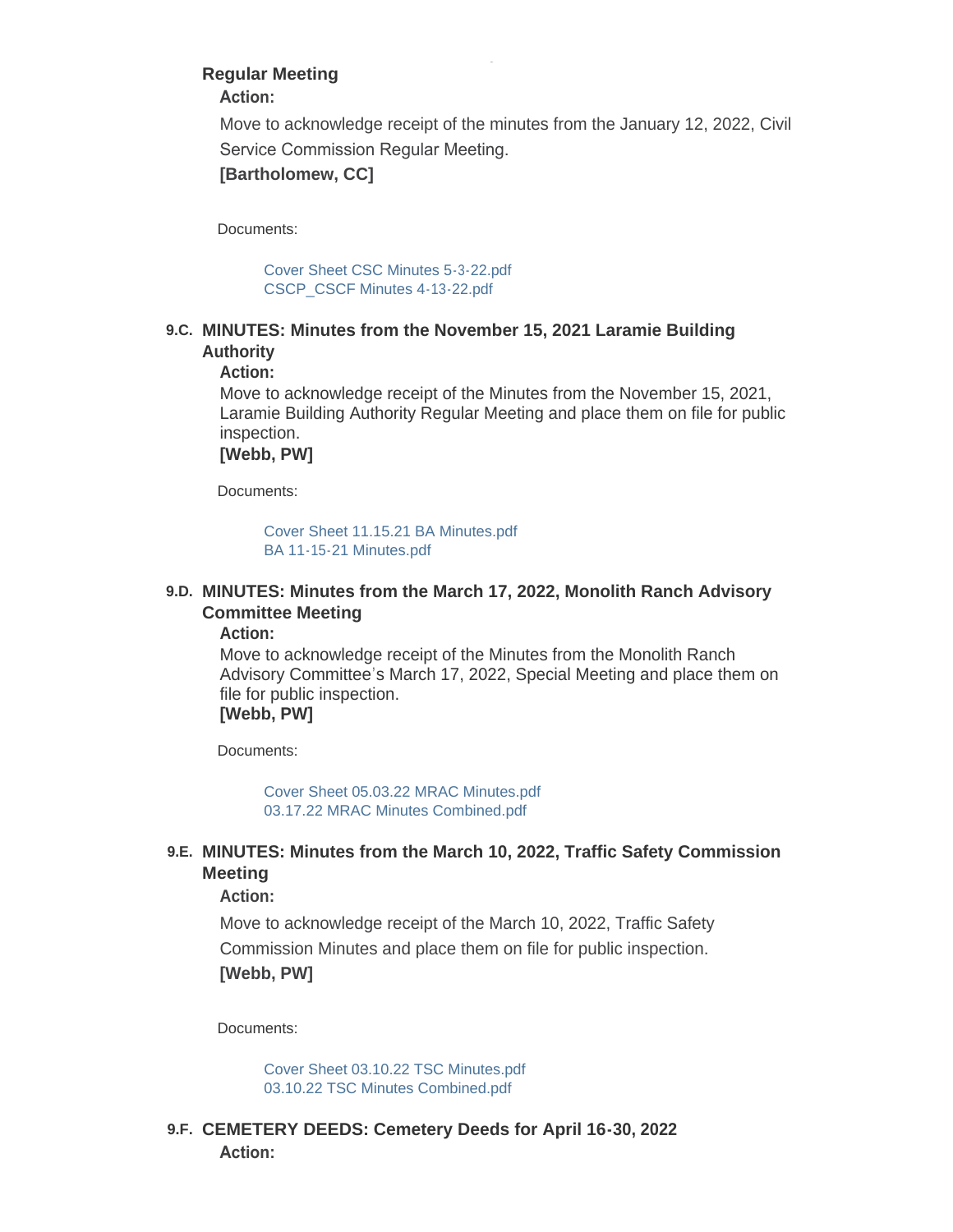that the Cemetery Deeds for April 16-30, 2022 be accepted, and the Mayor and City Clerk be authorized to sign and have them recorded in the Office of the County Clerk.

## **[Feezer, ACM]**

## **VOUCHERS: April 2022 9.G.**

## **Action:**

that the following Resolution be adopted: BE IT RESOLVED: that all vouchers approved by the Finance Committee be allowed, warrants drawn on proper City funds in payment thereof, and the vouchers be placed on file in the Treasurer's Office subject to public inspection; and that Council authorize payment for the month-end payroll, light and gas charges, telephone charges, employee travel, other employee reimbursements, pay advances, refunds for City services, recording fees, postage, lease purchase and bond payments, self-funded employee health insurance claims, miscellaneous insurance claims, Council-approved bid items, outside attorney fees, other consulting fees, before normal City Council approval on the first Tuesday of May. These expenditures are to be paid subject to audit by the City of Laramie Finance Department. **[Wade, ASD]**

## **AMENDMENT AGREEMENT: Amendment to the Cooperative Agreement 9.H. with WYDOT for the Laramie Streets-East Flint Street Project Acton:**

I move to approve an Amendment to the Cooperative Agreement with the Wyoming Department of Transportation for the Laramie Streets – East Flint Street Project in the amount of \$51,048.87 and a contingency of \$32,077.40 and amend the project budget as appropriate and authorize the Mayor and City Clerk to sign the letter of concurrence. **[Webb, PW]**

## Documents:

[Cover Sheet Coop Agreement Amendment.pdf](https://www.cityoflaramie.org/AgendaCenter/ViewFile/Item/12340?fileID=16927) [Letter of Concurrence for Bid.pdf](https://www.cityoflaramie.org/AgendaCenter/ViewFile/Item/12340?fileID=16930) [Exhibit B - N232A02.pdf](https://www.cityoflaramie.org/AgendaCenter/ViewFile/Item/12340?fileID=16929) [Original Agreement\\_Flint Street\\_WYDOT\\_COOP.pdf](https://www.cityoflaramie.org/AgendaCenter/ViewFile/Item/12340?fileID=16928)

## **AGREEMENT: Consideration of the Collective Bargaining Agreement 9.I. between IAFF Local 946 (Firefighters) and the City of Laramie for Fiscal Year 2023.**

## **Action:**

that the Laramie City Council ratify the Collective Bargaining Agreement between IAFF Local 946 (Firefighters) and the City of Laramie for Fiscal Year 2023 and authorize the Mayor and Clerk to sign.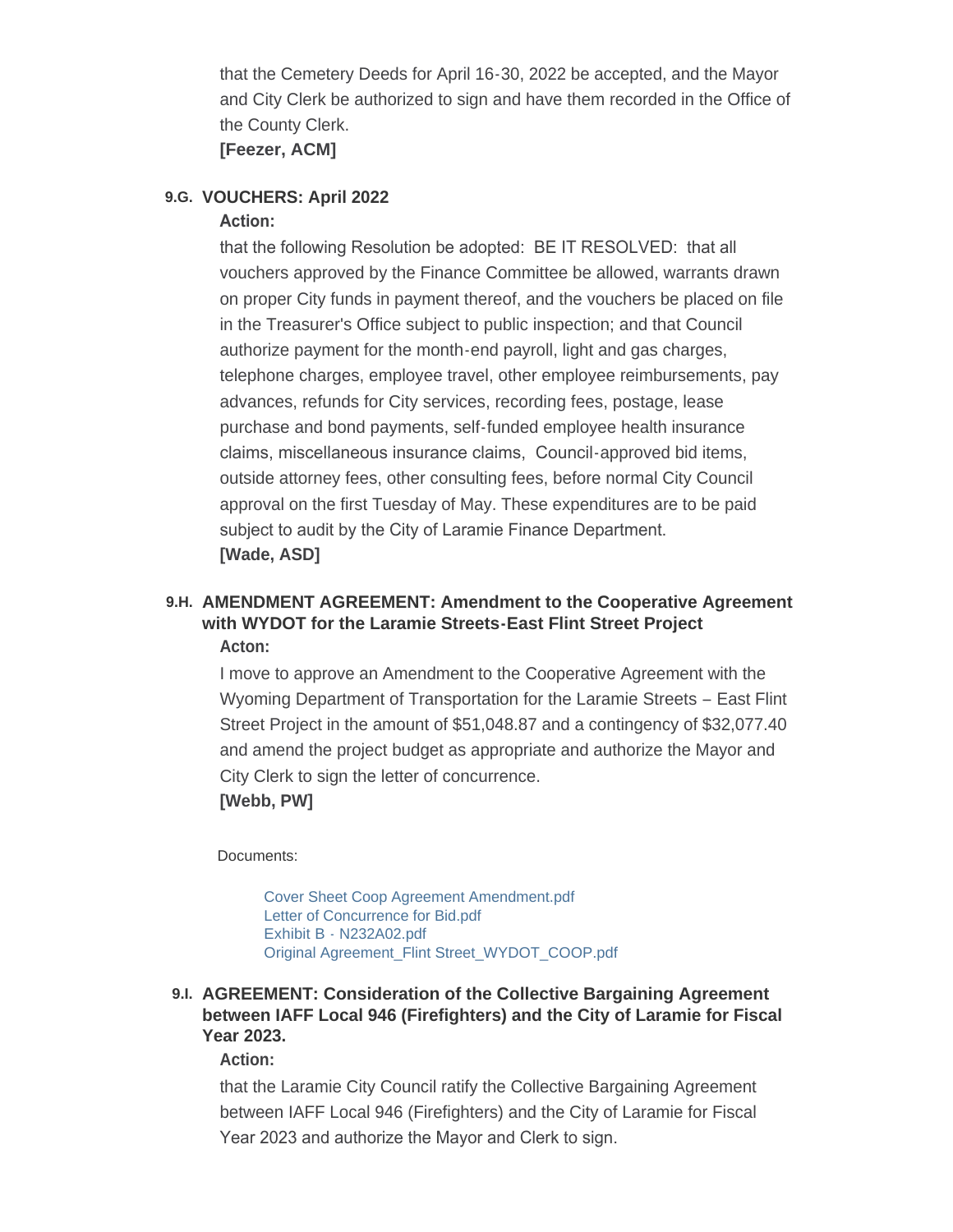Documents:

[CBA2022 City Council Cover Sheet.pdf](https://www.cityoflaramie.org/AgendaCenter/ViewFile/Item/12325?fileID=16937) [2022.2023 CBA.Final.pdf](https://www.cityoflaramie.org/AgendaCenter/ViewFile/Item/12325?fileID=16939)

**GRANT: Authorization to Submit a State Homeland Security Program 9.J. Grant Application to the Wyoming Office of Homeland Security Action:**

move to authorize the Laramie Fire Department to submit a State Homeland Security Program (SHSP) grant application to the Wyoming Office of Homeland Security (WOHS) in an amount not to exceed \$150,000.00 for the purpose of supporting Regional Emergency Response Team #3 (RERT #3). **[Johnson, Fire Chief]**

Documents:

[Coversheet - SHSP 2022.pdf](https://www.cityoflaramie.org/AgendaCenter/ViewFile/Item/12331?fileID=16895) [2022 SHSP Application.pdf](https://www.cityoflaramie.org/AgendaCenter/ViewFile/Item/12331?fileID=16896) [City of Laramie Grant Pre-Application.pdf](https://www.cityoflaramie.org/AgendaCenter/ViewFile/Item/12331?fileID=16897)

## **LICENSE: Temporary Use of Retail Liquor License No. 22 First Street 9.K. Station Inc dba Altitude Chophouse and Brewery in Albany County on May 28, 2022, 5:00pm- 12:00 am, for a Wedding Reception Action:**

That City Council approve temporary use of City of Laramie Liquor License No. 22 First Street Station Inc dba Altitude Chophouse & Brewery at Deerwood Ranch 599 WY-11 in Albany County, WY for a Wedding Reception on May 28, 2022 from 5:00 pm to 12:00 am. **[Bartholomew, CC]**

Documents:

[Cover Sheet, temp use in Albany County Altitude 5-3-22.pdf](https://www.cityoflaramie.org/AgendaCenter/ViewFile/Item/12295?fileID=16906) [DOC 1 - CATERING PERMIT ALTITUDE.pdf](https://www.cityoflaramie.org/AgendaCenter/ViewFile/Item/12295?fileID=16846)

## **LICENSE: Temporary Use of County Retail Liquor License for 9.L. Cavalryman Steakhouse within City Limits on May 13, 2022 at Alice Hardie Stevens Center for Haub House Graduation from 5:00 pm to 12:00 am**

## **Action:**

That City Council approve temporary use of an Albany County Liquor License for Cavalryman Steakhouse, to locate their license within city limits for Haub House Graduation located at the Alice Hardie Stevens Center on May 13, 2022 from 5:00 pm to 12:00 am. **[Bartholomew, CC]**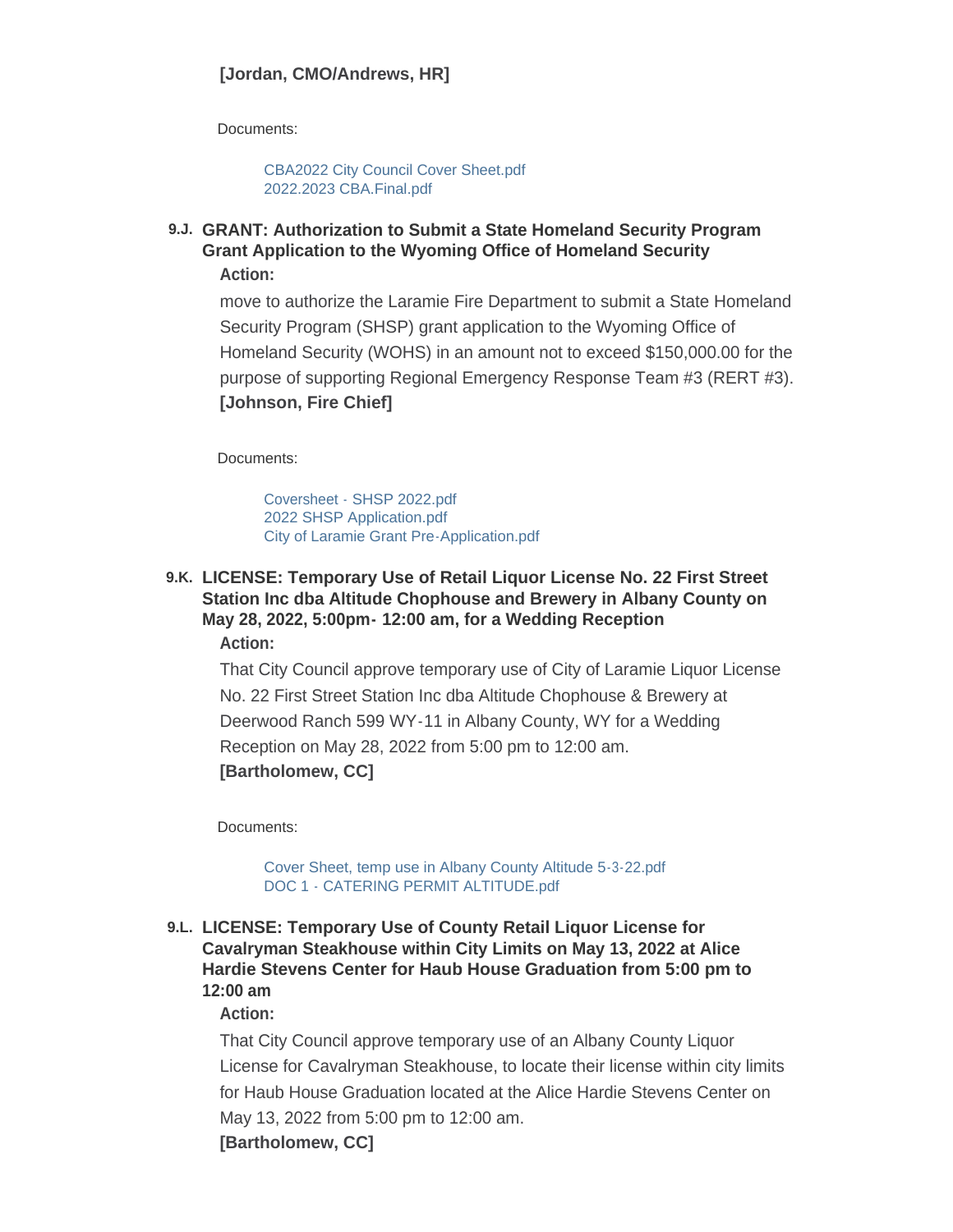Documents:

[Cover Sheet, temp use in city Cavalryman Steakhouse 5-3-22.pdf](https://www.cityoflaramie.org/AgendaCenter/ViewFile/Item/12294?fileID=16907) [Cavalryman Steakhouse App 5-3-22.pdf](https://www.cityoflaramie.org/AgendaCenter/ViewFile/Item/12294?fileID=16843)

## **SCHEDULE MEETINGS: 9.M.**

that the following meeting be scheduled:

a. May 4, 2022, 6:00 pm (Wednesday) - WORK SESSION: Community Capital Construction Outlook 2022

b. May 4, 2022, 6:00 pm (Wednesday) - WORK SESSION: Long Range Growth Plan

c. May 4, 2022, 6:00 pm (Rescheduled to July 26, 2022, 6:00 pm) - WORK SESSION: Town/Gown Update: Campus Housing Project Planning d. June 14, 2022, 6:00 pm- WORK SESSION: Laramie Regional Airport Update and Annual Report

e. July 12, 2022, 6:00 pm - WORK SESSION: WYDOT STIP (Joint with Albany County Commissioners)

## **REGULAR AGENDA 10.**

**Original Ordinance No. 2045, Amending Laramie Municipal Code Section 11. 10.36.020 Related to the Restrictions Regarding the Stopping, Standing or Parking of Vehicles, Trailers and Recreational Vehicles**

First Reading and Introduction. **[Webb, PW]**

Documents:

[Cover Sheet Parking 10.36.020 final.pdf](https://www.cityoflaramie.org/AgendaCenter/ViewFile/Item/12326?fileID=16893) [OO2045.pdf](https://www.cityoflaramie.org/AgendaCenter/ViewFile/Item/12326?fileID=16878) [Colored changes to 10.36.020.pdf](https://www.cityoflaramie.org/AgendaCenter/ViewFile/Item/12326?fileID=16879) [Proposed No Parking Map\\_Colector\\_Arterial.pdf](https://www.cityoflaramie.org/AgendaCenter/ViewFile/Item/12326?fileID=16880) [Proposed No Parking Map\\_Colector\\_Arterial-Zoomed.pdf](https://www.cityoflaramie.org/AgendaCenter/ViewFile/Item/12326?fileID=16881) [Major Street Plan.pdf](https://www.cityoflaramie.org/AgendaCenter/ViewFile/Item/12326?fileID=16882)

## **Award of Bid for the Reynolds Sanitary Sewer Project – Phase 2 12. [Webb, PW]**

Documents:

[Cover Sheet Reynolds Phase 2 Constr Contract SIMON.pdf](https://www.cityoflaramie.org/AgendaCenter/ViewFile/Item/12329?fileID=16926) [WWREYN Ph2 Constr Contract unsigned.pdf](https://www.cityoflaramie.org/AgendaCenter/ViewFile/Item/12329?fileID=16888) [WWREYN Ph2 Bid RecommendLTR.pdf](https://www.cityoflaramie.org/AgendaCenter/ViewFile/Item/12329?fileID=16889) [Public Notice Reynolds Sewer Phase II.pdf](https://www.cityoflaramie.org/AgendaCenter/ViewFile/Item/12329?fileID=16890)

**Wyoming Association of Municipalities (WAM) Voting Delegates for the 2022 13. WAM Summer Convention [Bartholomew, CC]**